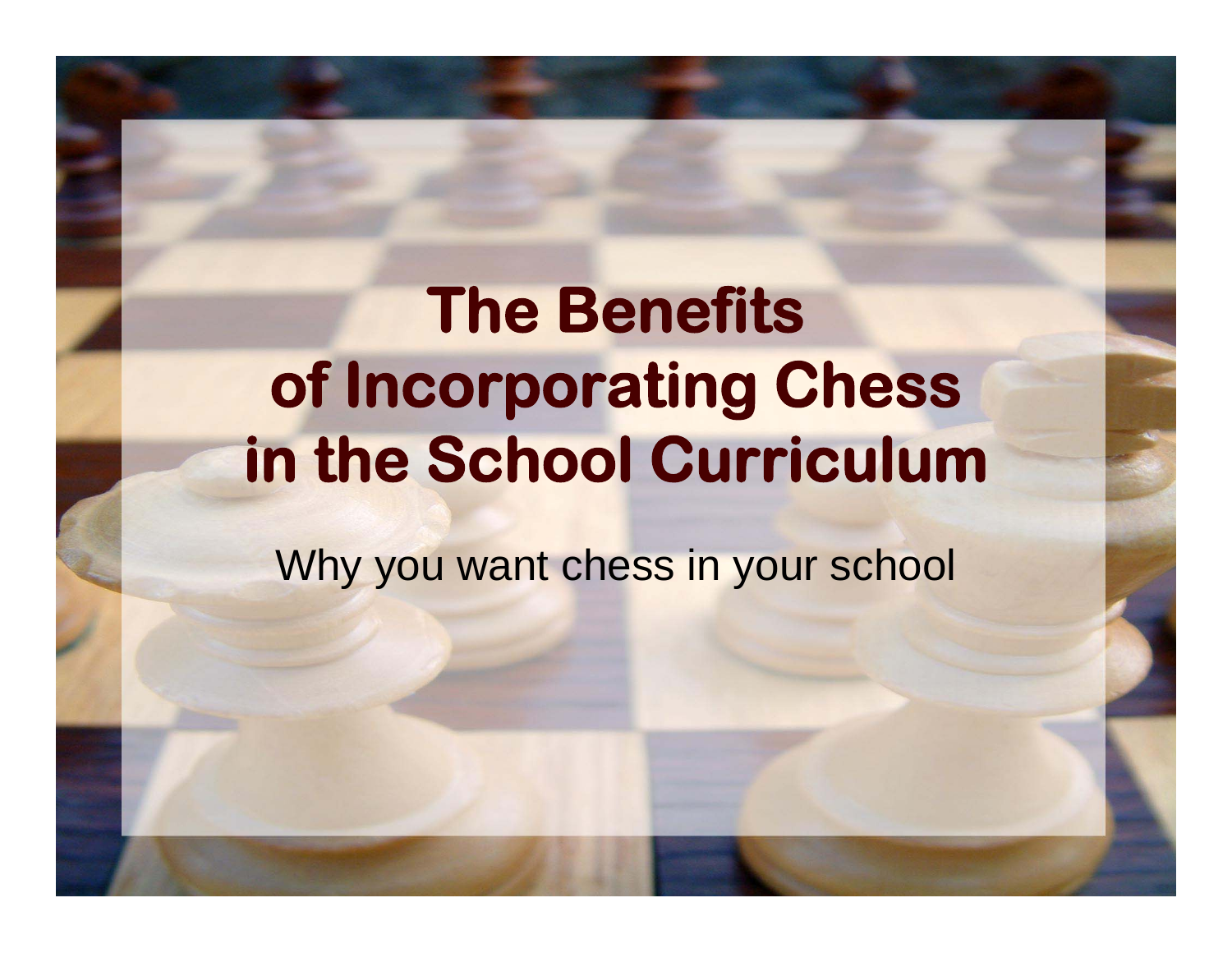• Visual Stimuli tend to improve memory more than any other stimuli …Chess is definitely an excellent memory exerciser, the effects of which are transferable to other subjects where memory is necessary.

John Artise – Chess and Education

• Pupils who learn chess enjoy a significant increase in their reading skills.

Dr. Margulies – The Effect of Chess on Reading Scores - NY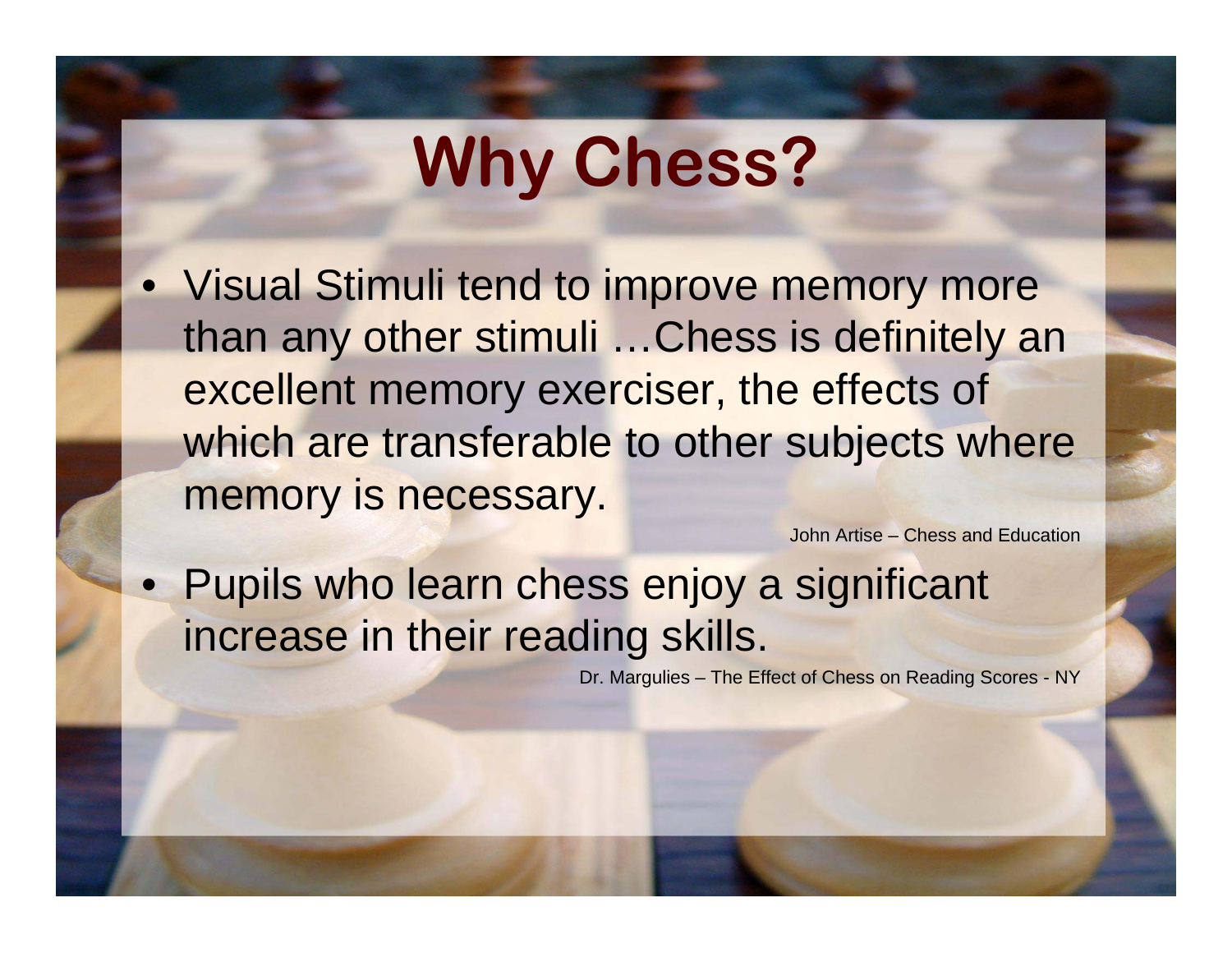- There is a significant correlation between the ability to play chess well, and spacial, numerical, administrativedirectional, and paper work abilities.
- Learning Chess has a positive influence on the development of both numerical and verbal aptitudes.

Dr. Albert Frank – Chess and Aptitudes – Zaire 1974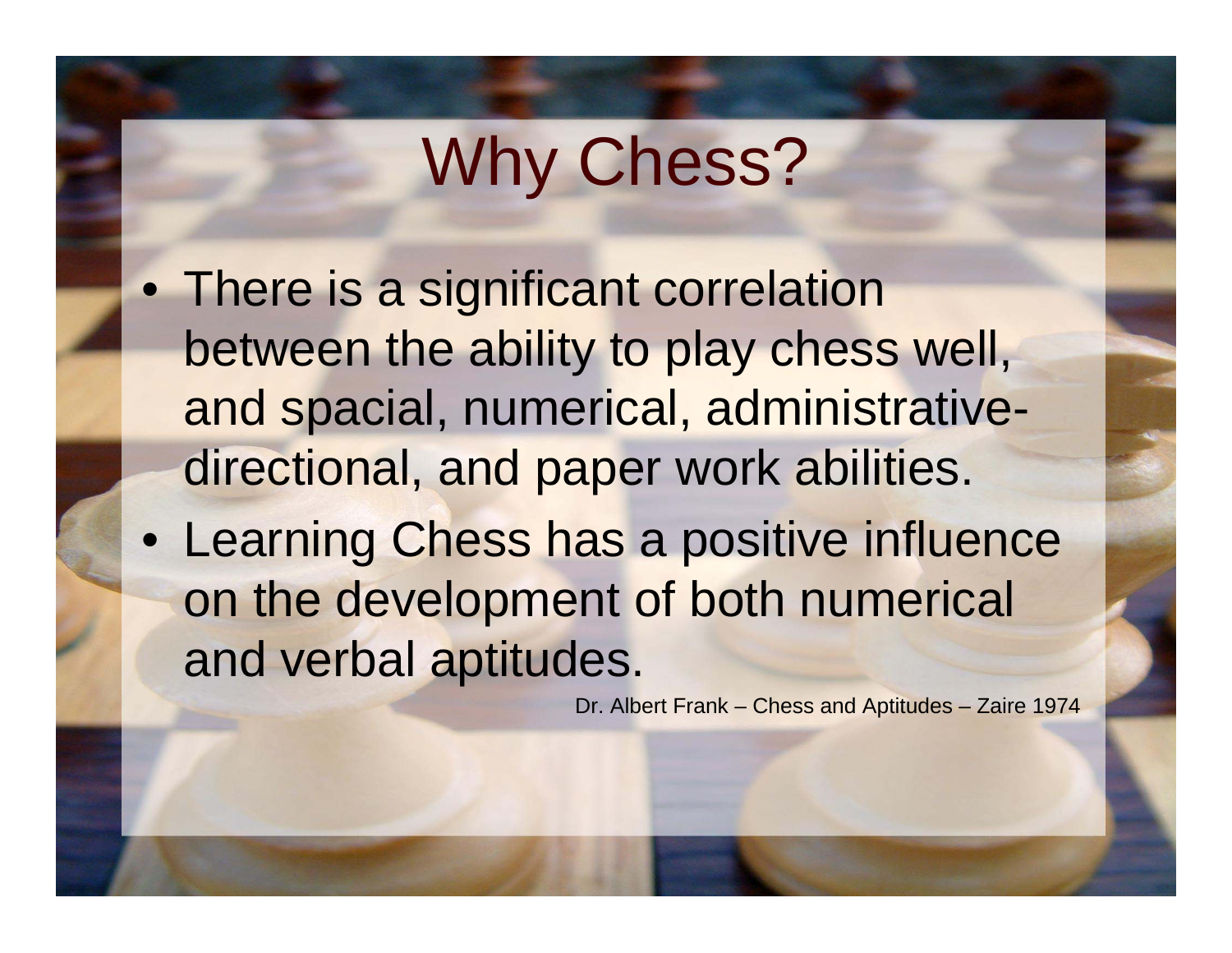• In a Texas study, regular (non-honours) elementary students who participated in a school chess club showed twice the improvement of non-chessplayers in Reading and Mathematics between third and fifth grades on the Texas Assessment of Academic Skills.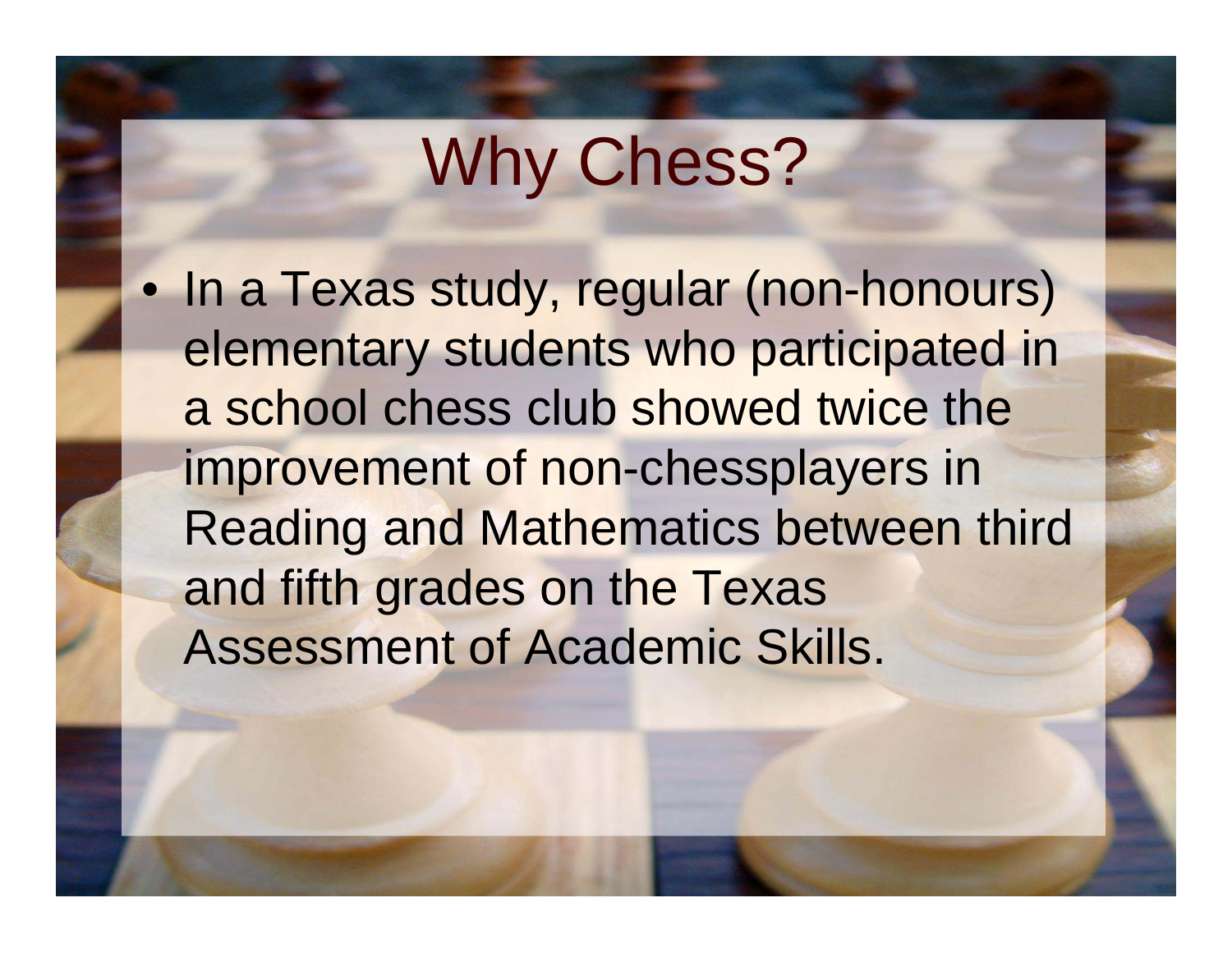• A New Brunswick study, using 437 fifth graders split into three groups, experimenting with the addition of chess to the math curriculum, found increased gains in math problem-solving and comprehension proportionate to the amount of chess in the curriculum.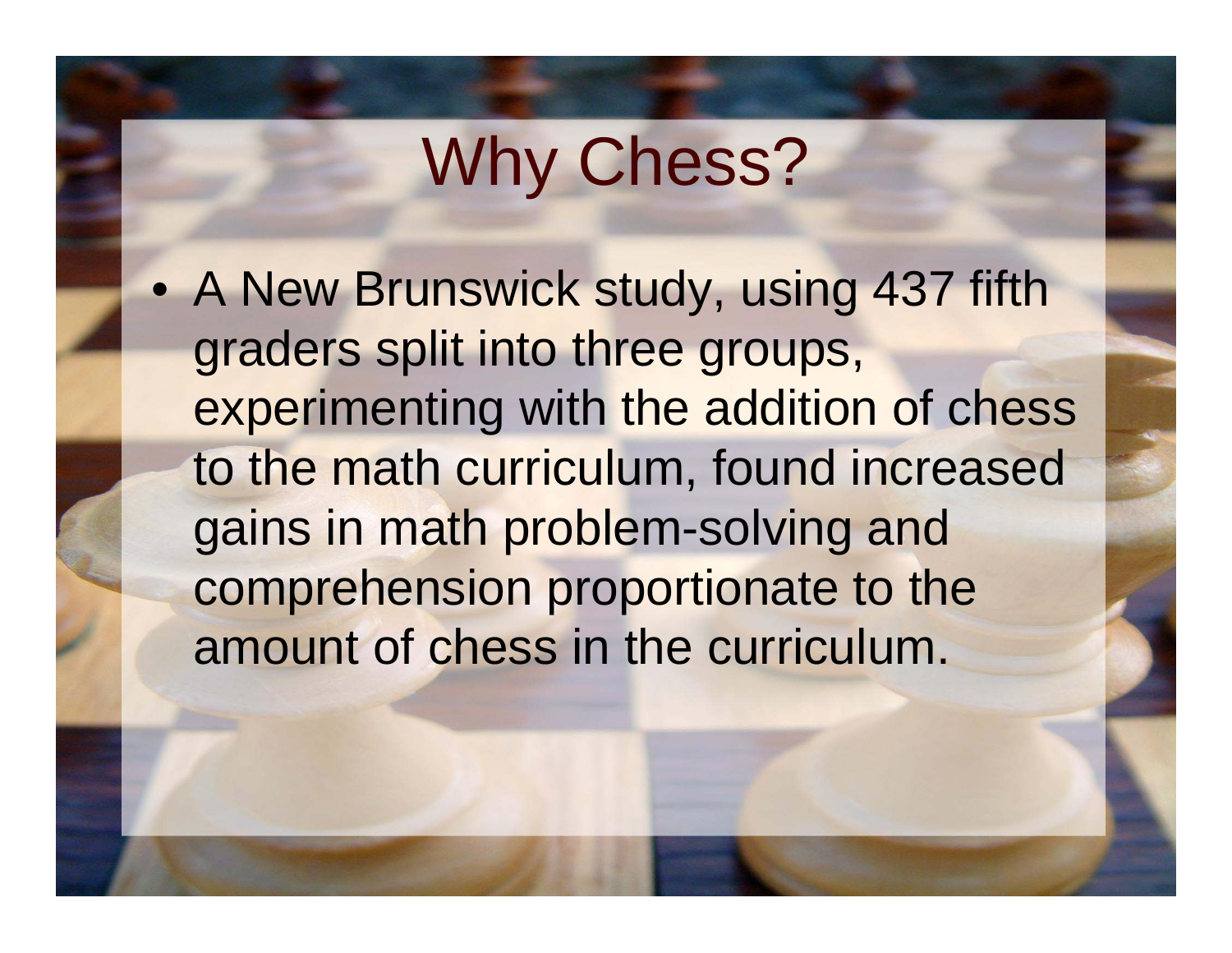#### **Why does chess have this impact?**

- Why did chessplayers score higher on the *Torrance Tests of Creative Thinking* as well as the *Watson-Glaser Critical Thinking Appraisal*? Briefly, there appear to be at least seven significant factors:
- 1. Chess accommodates all modality strengths.
- 2. Chess provides a far greater quantity of problems for practice.
- 3. Chess offers immediate punishments and rewards for problem solving.
- 4. Chess creates a pattern or thinking system that, when used faithfully, breeds success. The chessplaying students had become accustomed to looking for more and different alternatives, which resulted in higher scores in fluency and originality.
- 5. Competition. Competition fosters interest, promotes mental alertness, challenges all students, and elicits the highest levels of achievement (Stephan, 1988).
- 6. A learning environment organized around games has a positive affect on students' attitudes toward learning. This affective dimension acts as a facilitator of cognitive achievement (Allen & Main, 1976). Instructional gaming is one of the most motivational tools in the good teacher's repertoire. Children love games. Chess motivates them to become willing problem solvers and spend hours quietly immersed in logical thinking. These same young people often cannot sit still for fifteen minutes in the traditional classroom.
- 7. Chess supplies a variety and*quality* of problems. As Langen (1992) states: "The problems that arise in the 70-90 positions of the average chess game are, moreover, new. Contexts are familiar, themes repeat, but game positions never do. This makes chess good grist for the problem-solving mill."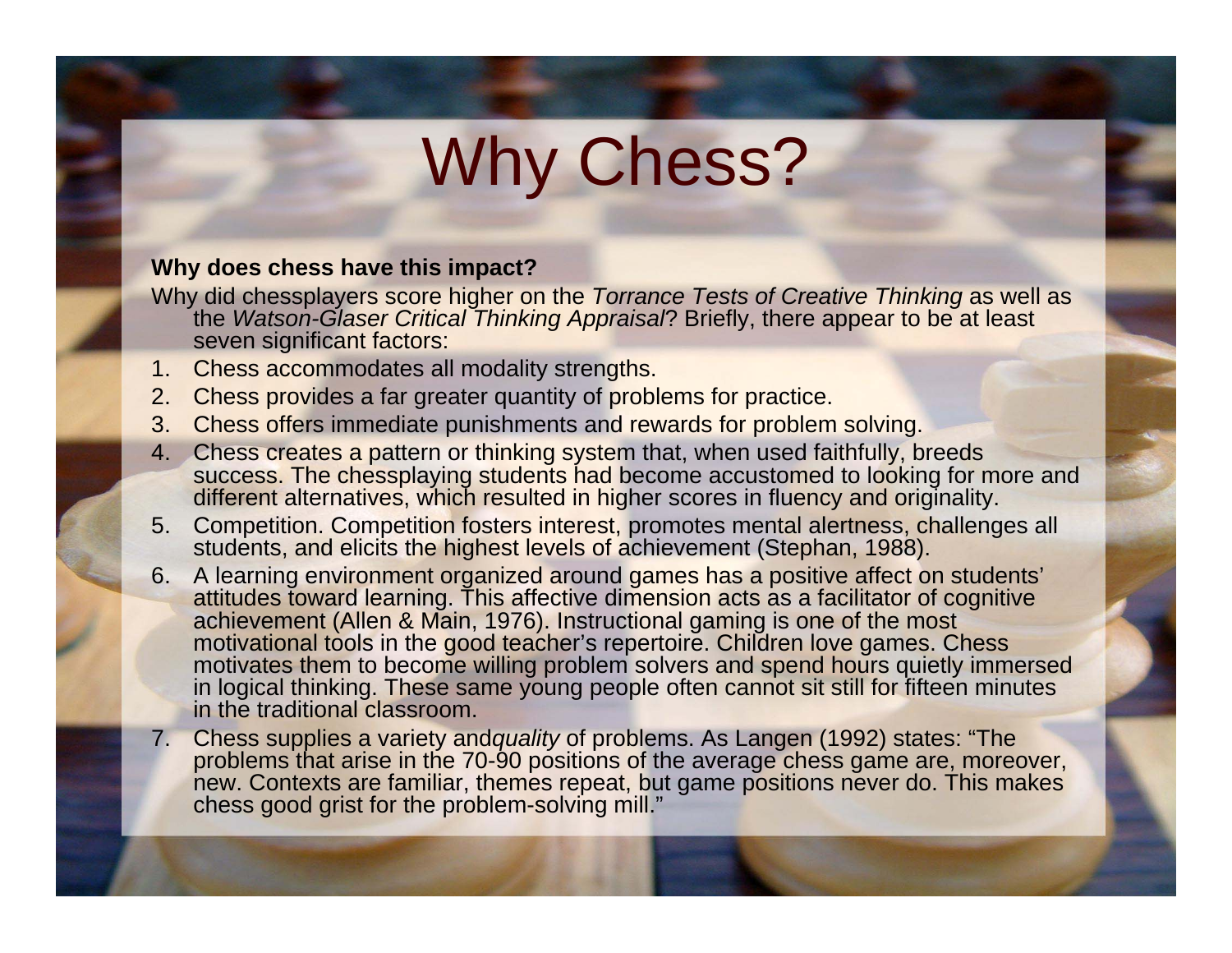• Focus - Children are taught the benefits of observing carefully and concentrating. If they don't watch what is happening, they can't respond to it, no matter how smart they are.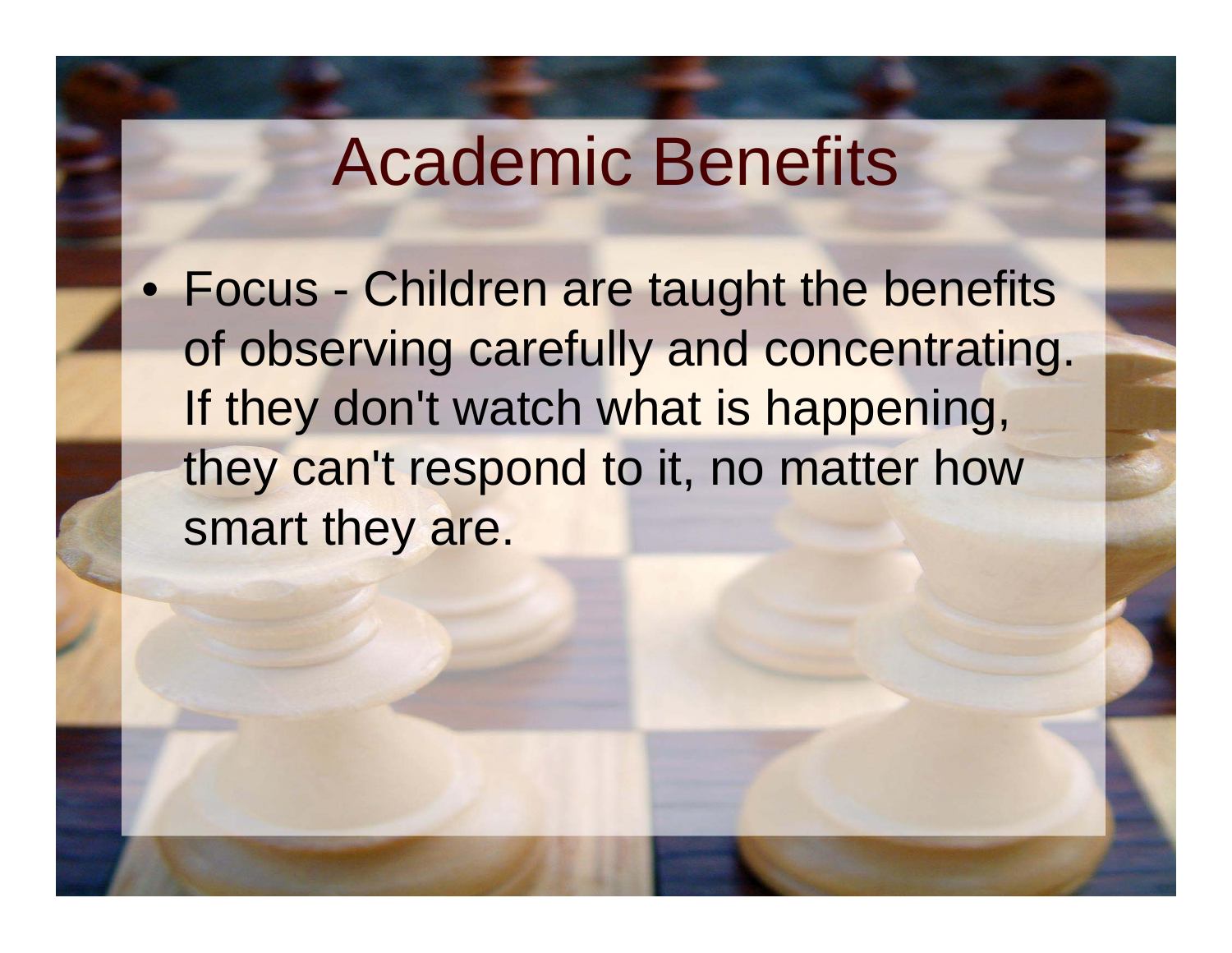• Visualize - Children are prompted to imagine a sequence of actions before it happens. We actually strengthen the ability to visualize by training them to shift the pieces in their mind, first one, then several moves ahead.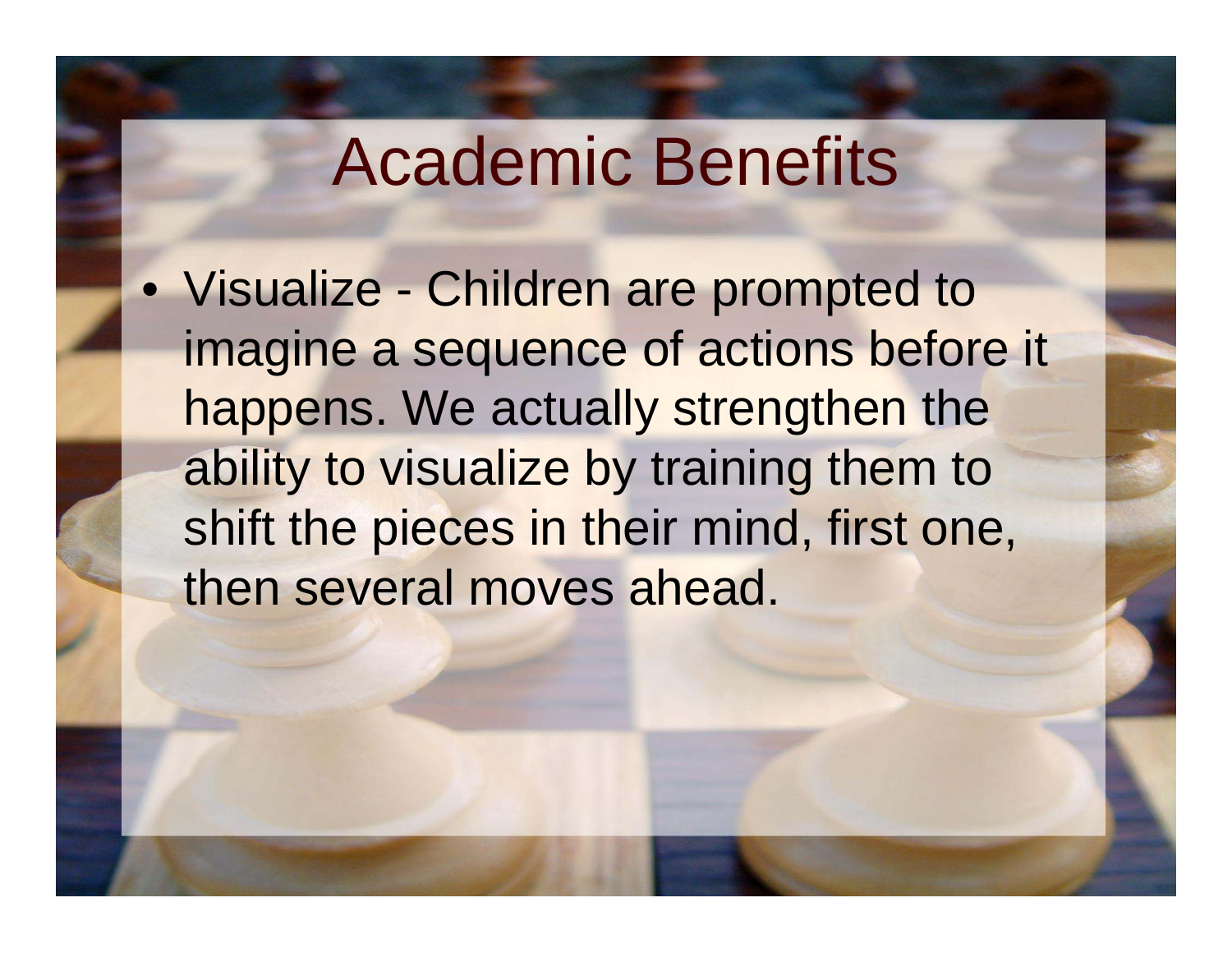• Think Ahead - Children are taught to think first, then act. We teach them to ask themselves "If I do this, what might happen then, and how can I respond?" Over time, chess helps develop patience and thoughtfulness.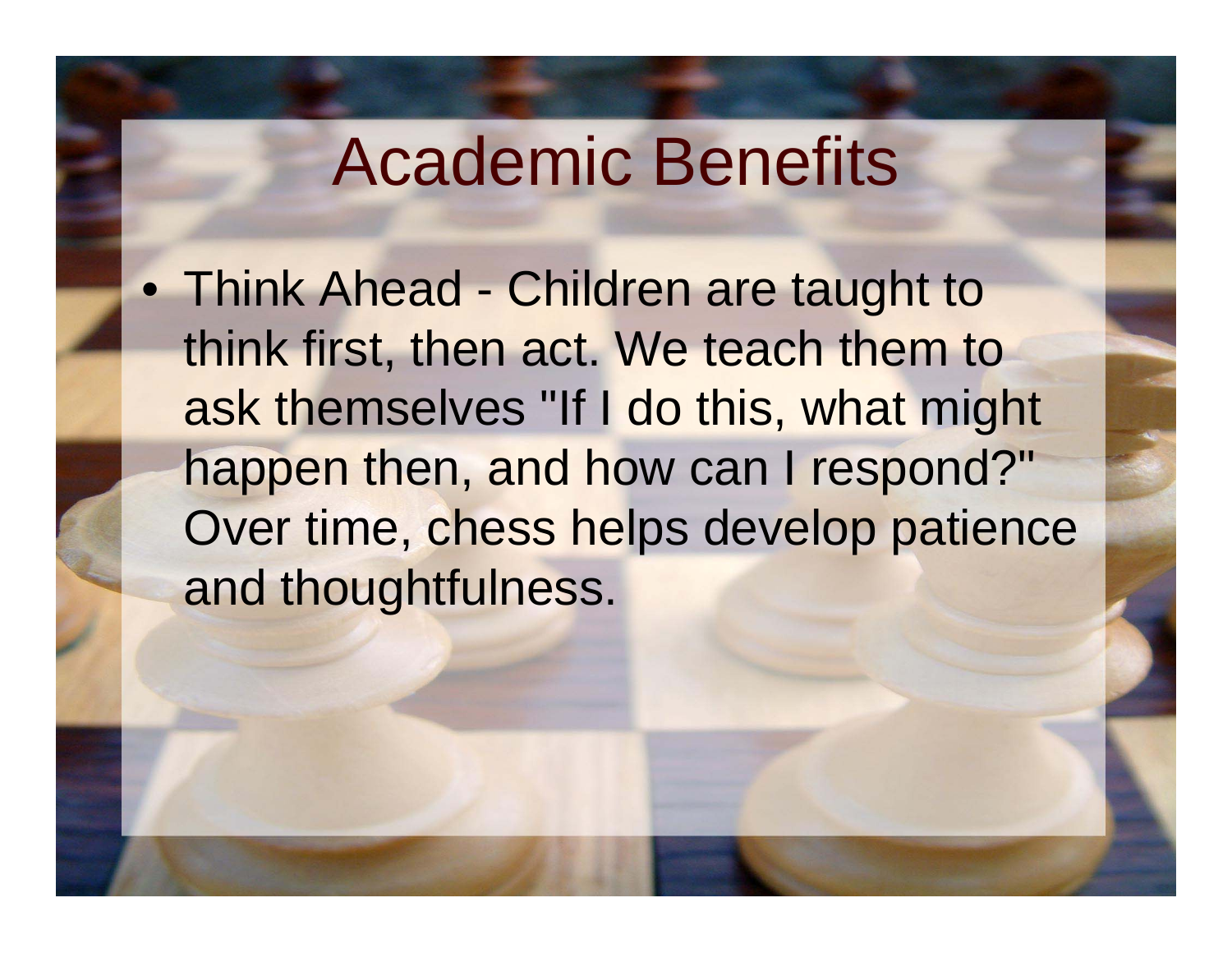• Weigh Options - Children are taught that they don't have to do the first thing that pops into their mind. They learn to identify alternatives and consider the pros and cons of various actions.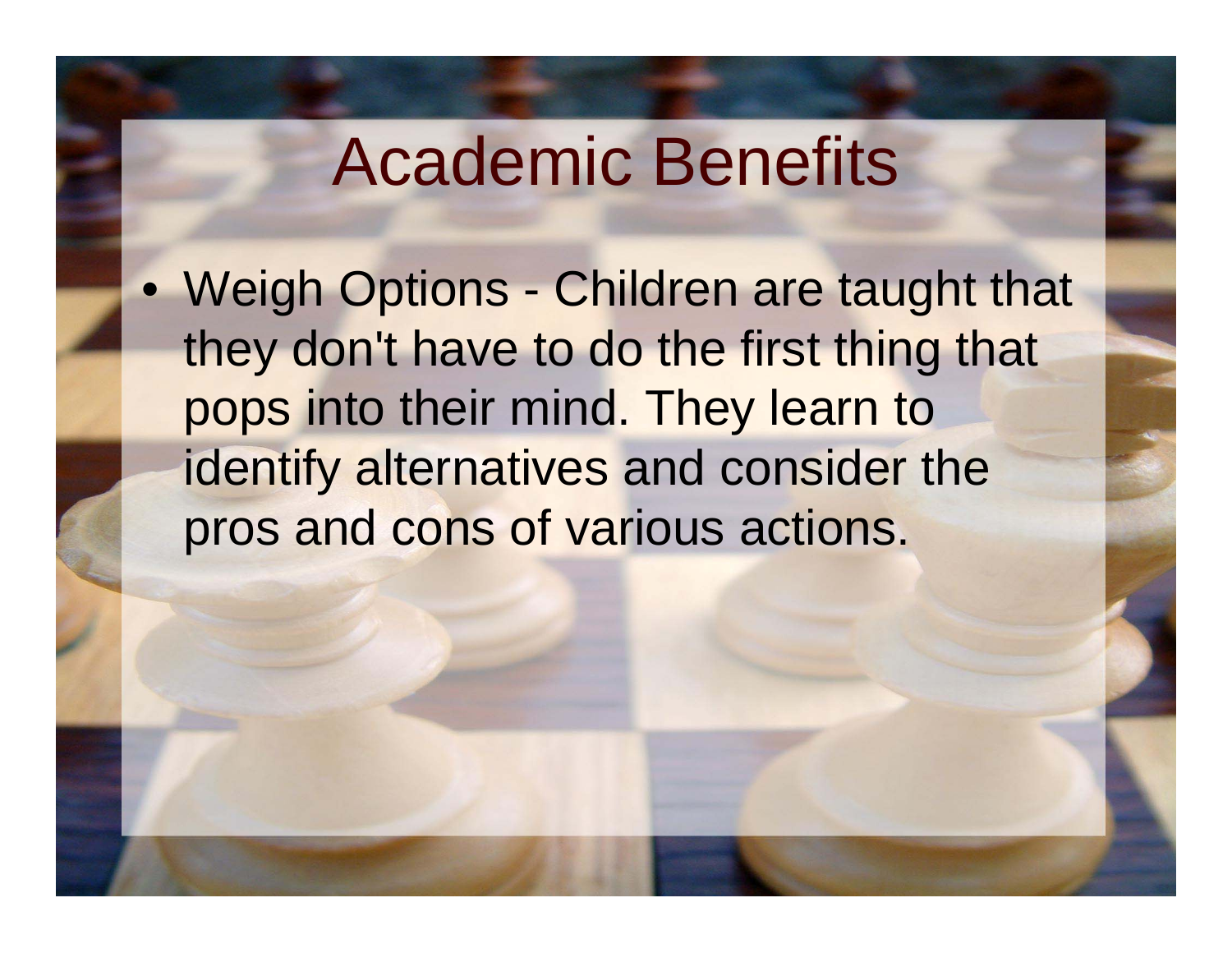• Analyze Concretely - Children learn to evaluate the results of specific actions and sequences. Does this sequence help me or hurt me? Decisions are better when guided by logic, rather than impulse.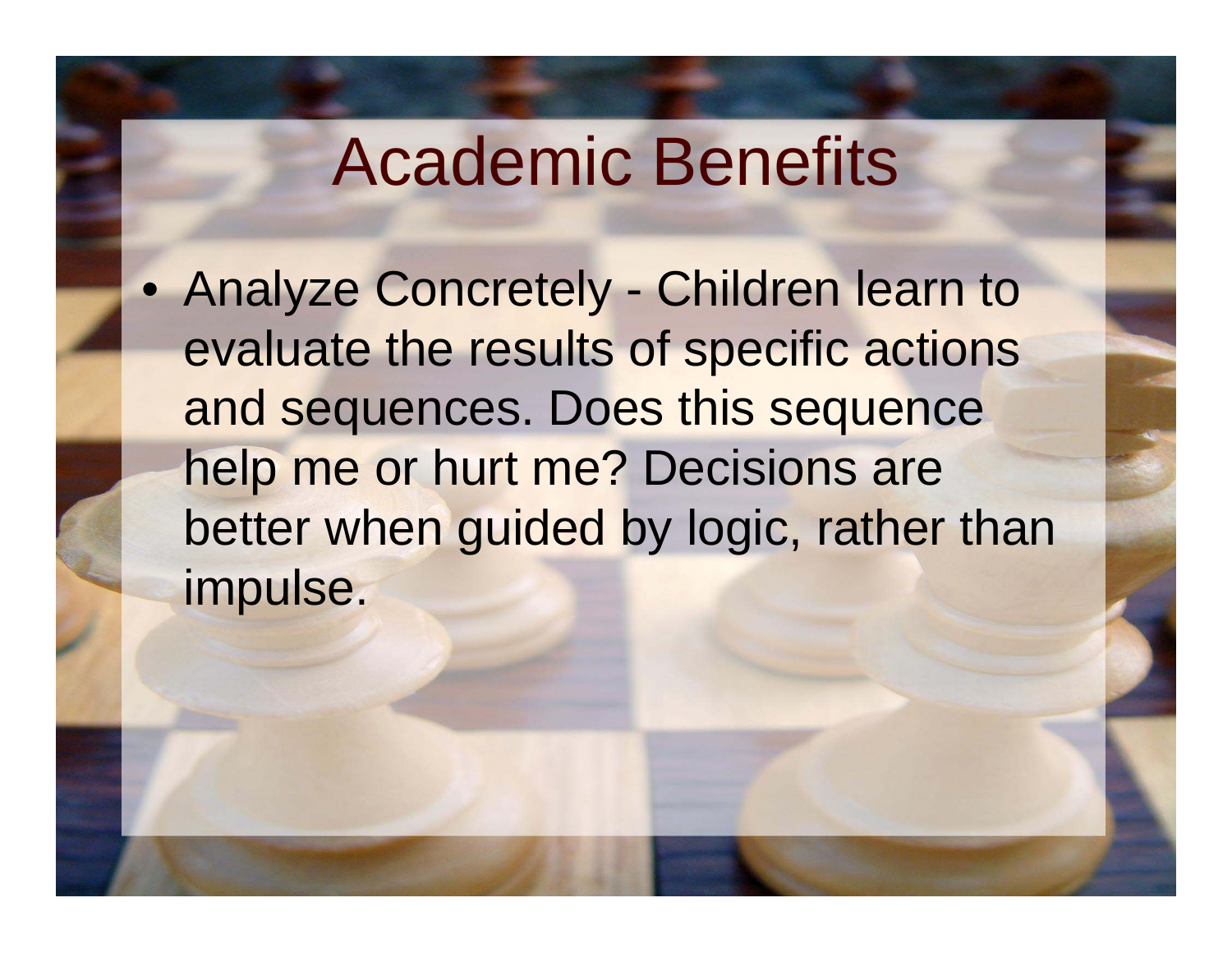• Think Abstractly - Children are taught to step back periodically from details and consider the bigger picture. They also learn to take patterns used in one context and apply them to different, but related situations.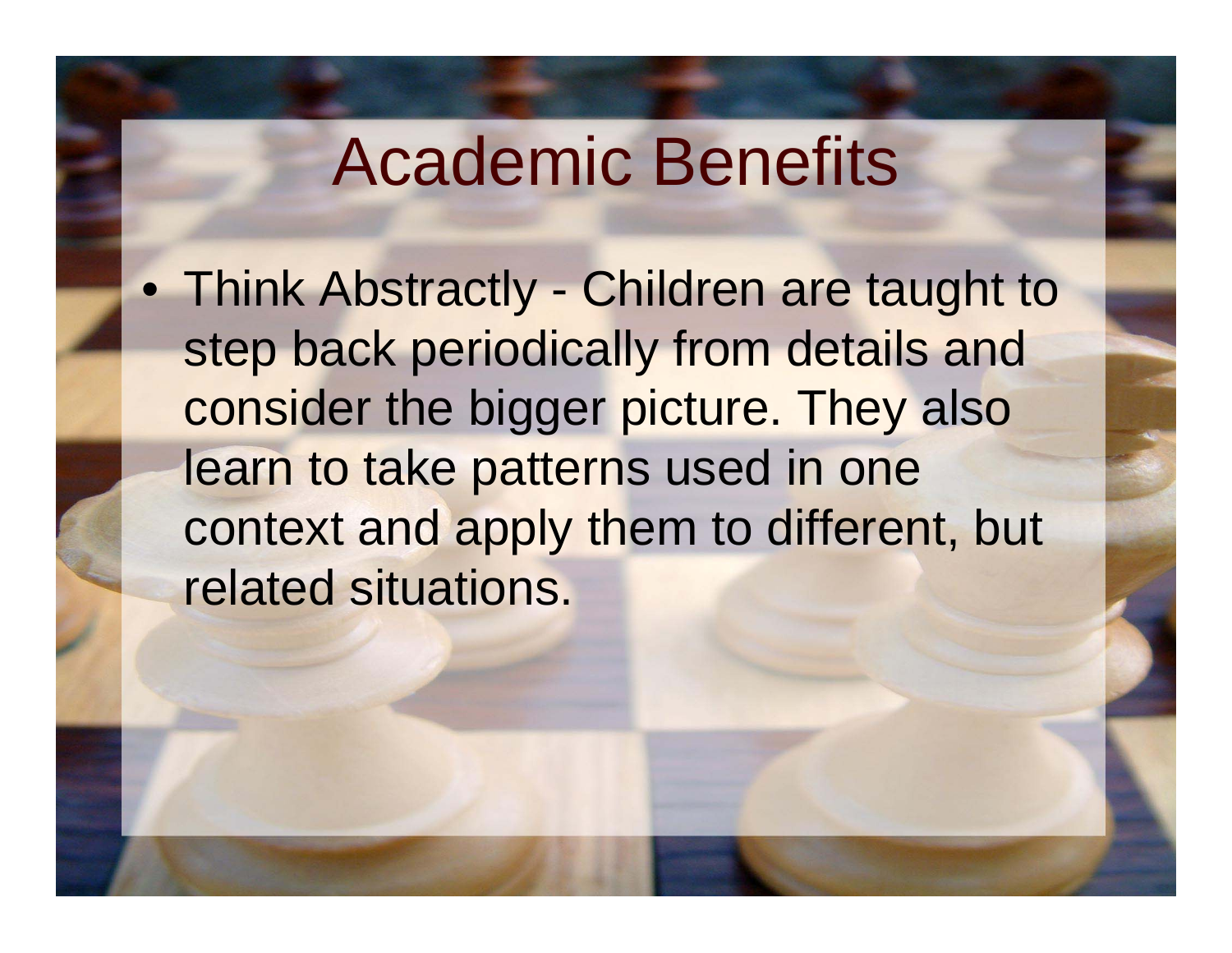• Plan - Children are taught to develop longer range goals and take steps toward bringing them about. They are also taught of the need to reevaluate their plans as new developments change the situation.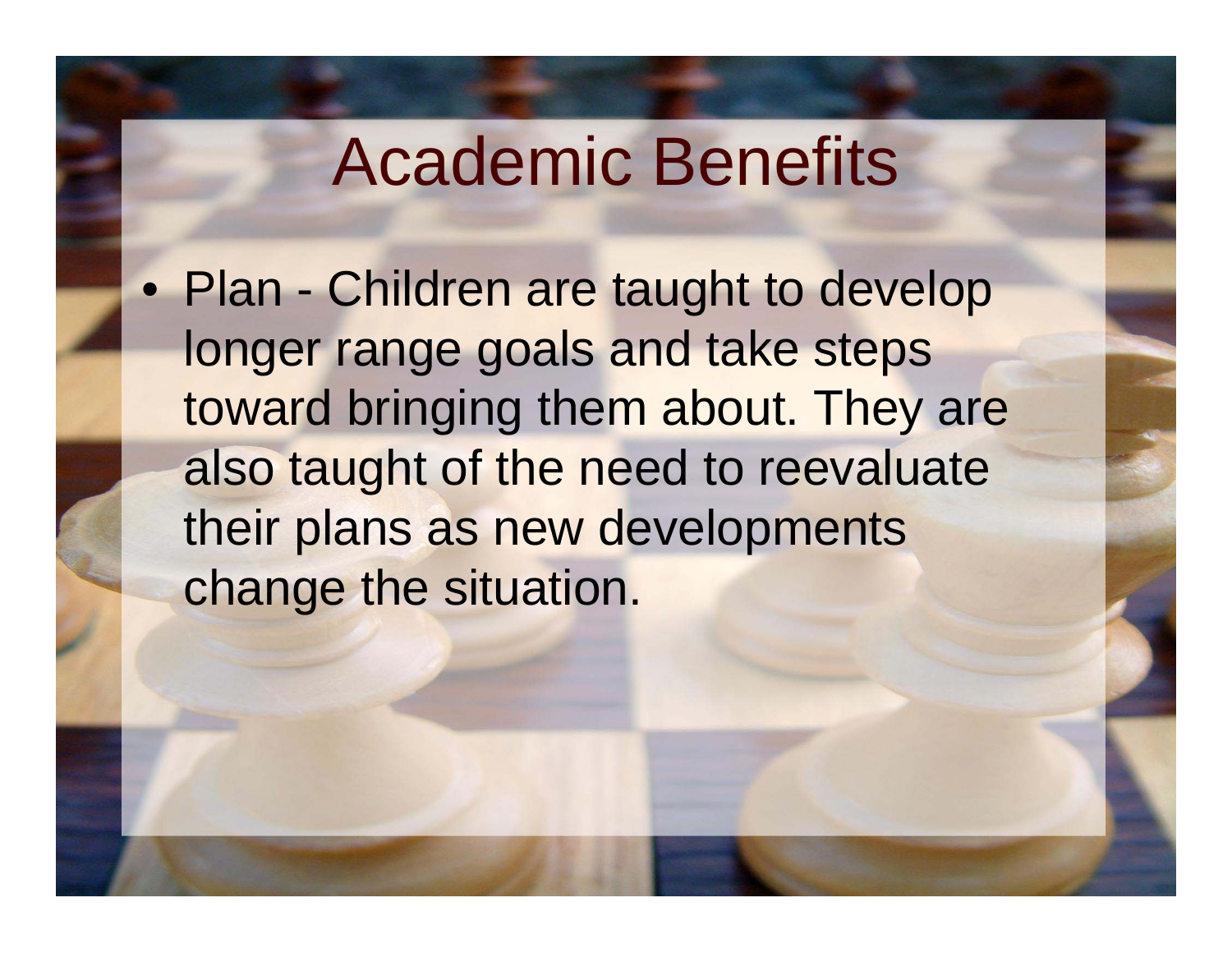$\bullet$  Juggle Multiple Considerations Simultaneously -Children are encouraged not to become overly absorbed in any one consideration, but to try to weigh various factors all at once.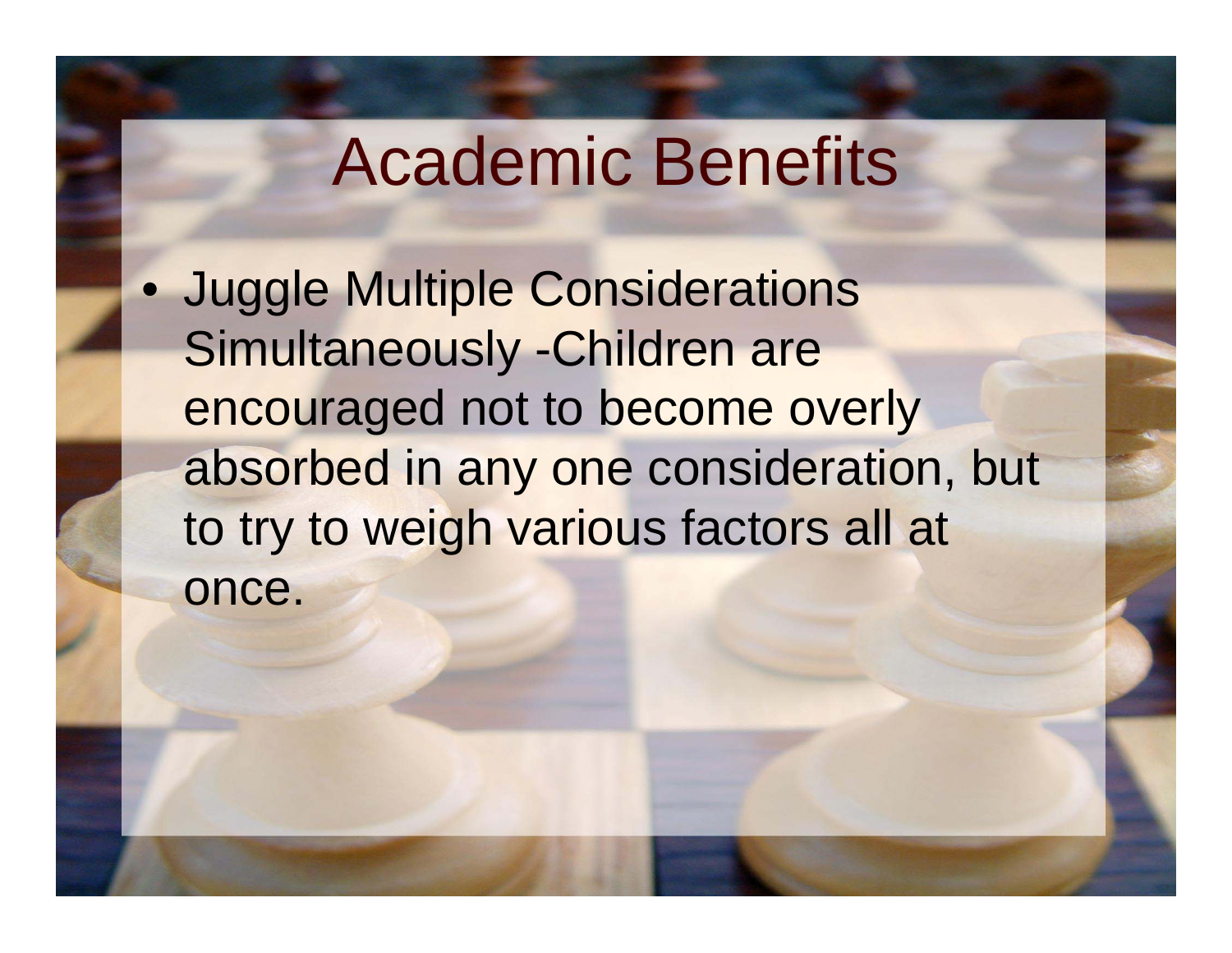#### Social Benefits

• In the schools, chess often serves as a bridge, bringing together children of different ages, races and genders in an activity they can all enjoy. Chess helps build individual friendships and also school spirit when children compete together as teams against other schools. Chess also teaches children about sportsmanship - how to win graciously and not give up when encountering defeat. For children with adjustment issues, there are many examples where chess has led to increased motivation, improved behavior, better self-image, and even improved attendance. Chess provides a positive social outlet, a wholesome recreational activity that can be easily learned and enjoyed at any age.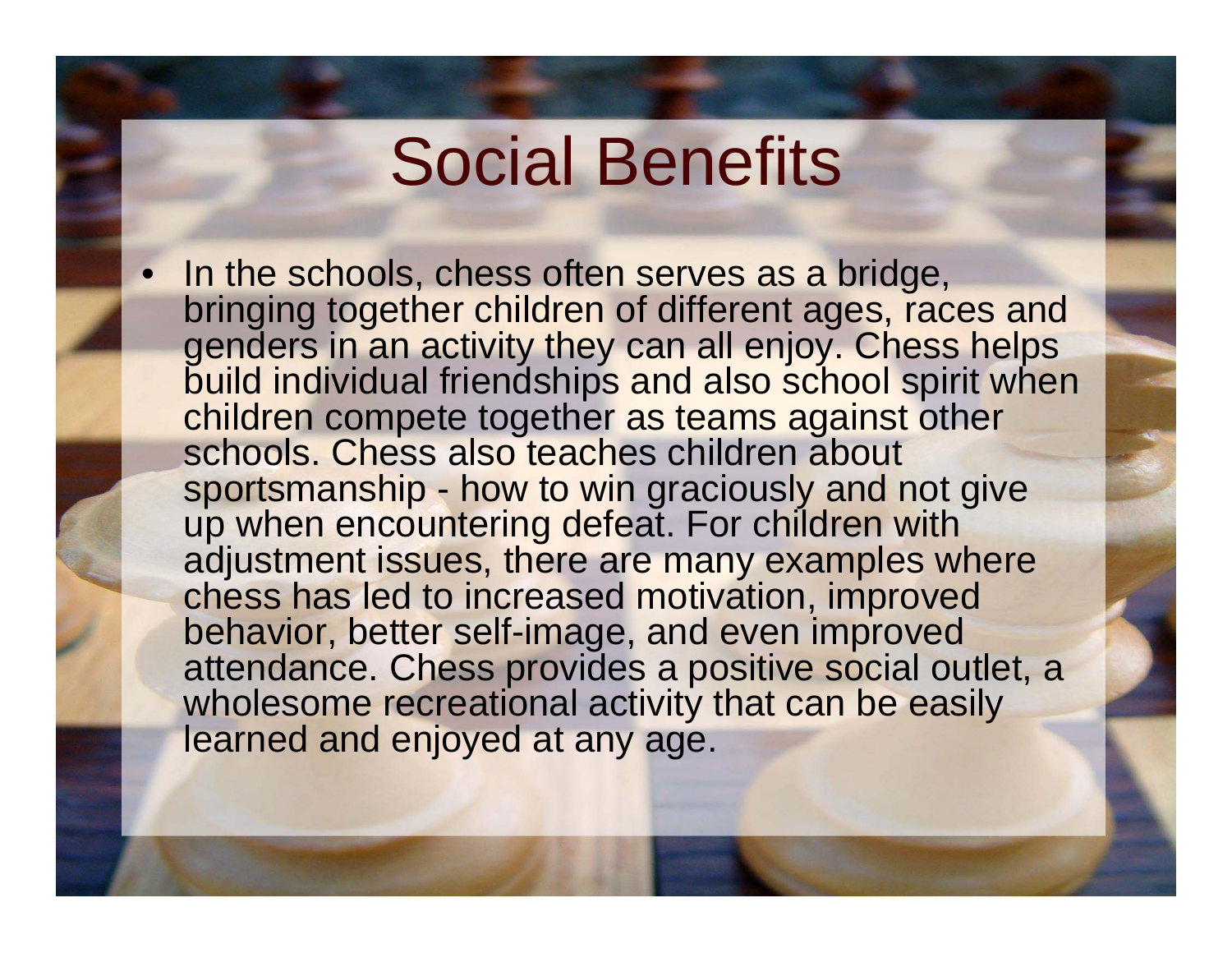• "Chess success is an intellectual achievement appropriate for schools. It belongs in schools because: it is a fascinating game; it can provide a lifetime hobby; it has international appeal; it requires a minimum of resources; and, it demands that participants exercise their best powers of planning, memory, decision-making, judgment, creativity, and concentration. For these reasons alone, all schools should be providing opportunities for the learning and practicing of chess."

Oregon junior high principal Ralph L. Hall - 1983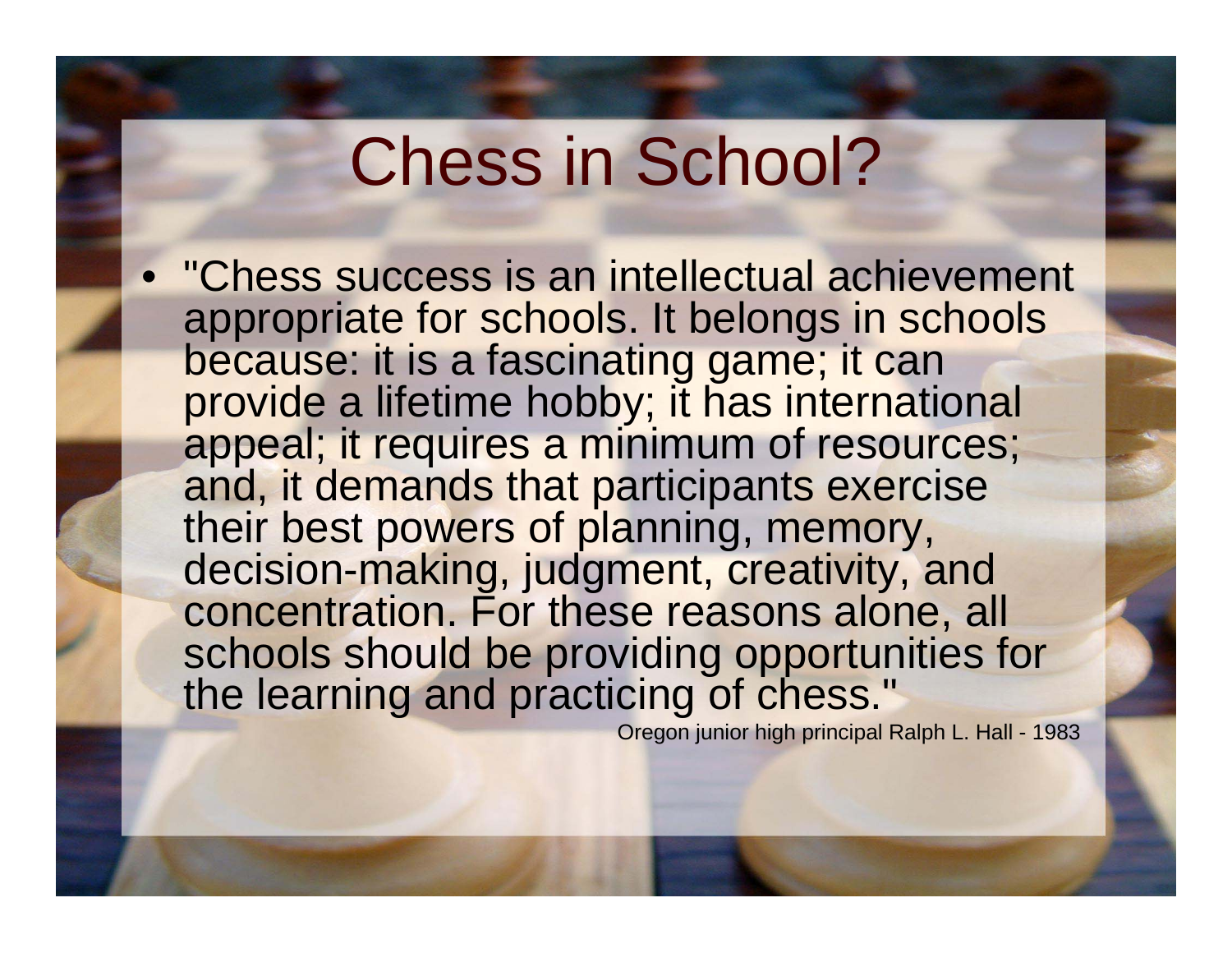• "The effects have been remarkable," Brown says. "Not only have the reading and math skills of these children soared, their ability to socialize has increased substantially, too. Our studies have shown that incidents of suspension and outside altercations have decreased by at least 60% since these children became interested in chess."

Joyce Brown, an assistant principal and supervisor -

Roberto Clemente school's Special Education department - NY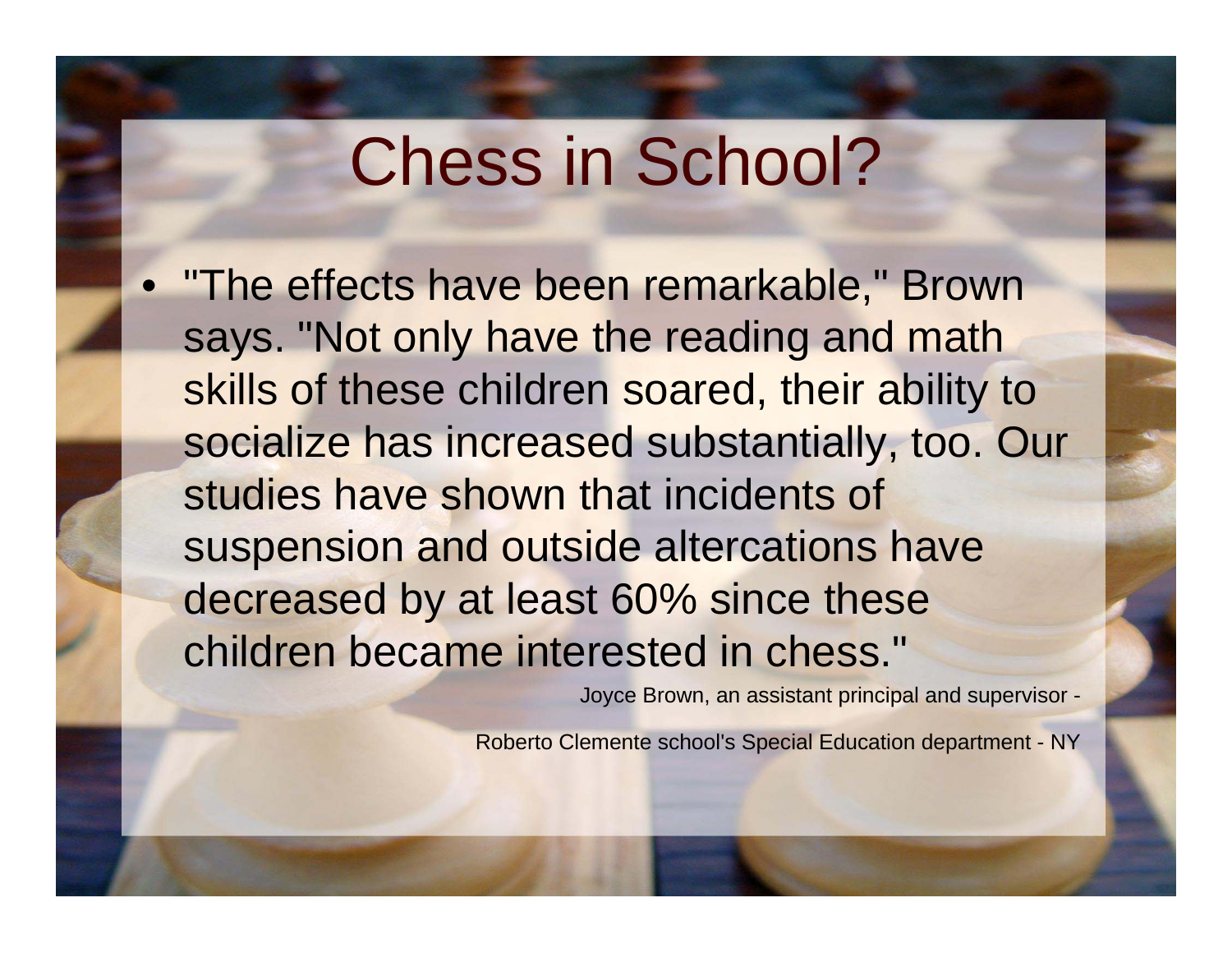• "This is wonderful! This is marvelous! This is stupendous! It's the finest thing that ever happened to this school. I am most sincere. It has been an absolute plus for the students who were directly involved as well as for the rest of the school."

Connie Wingate, Principal, P.S. 123 in New York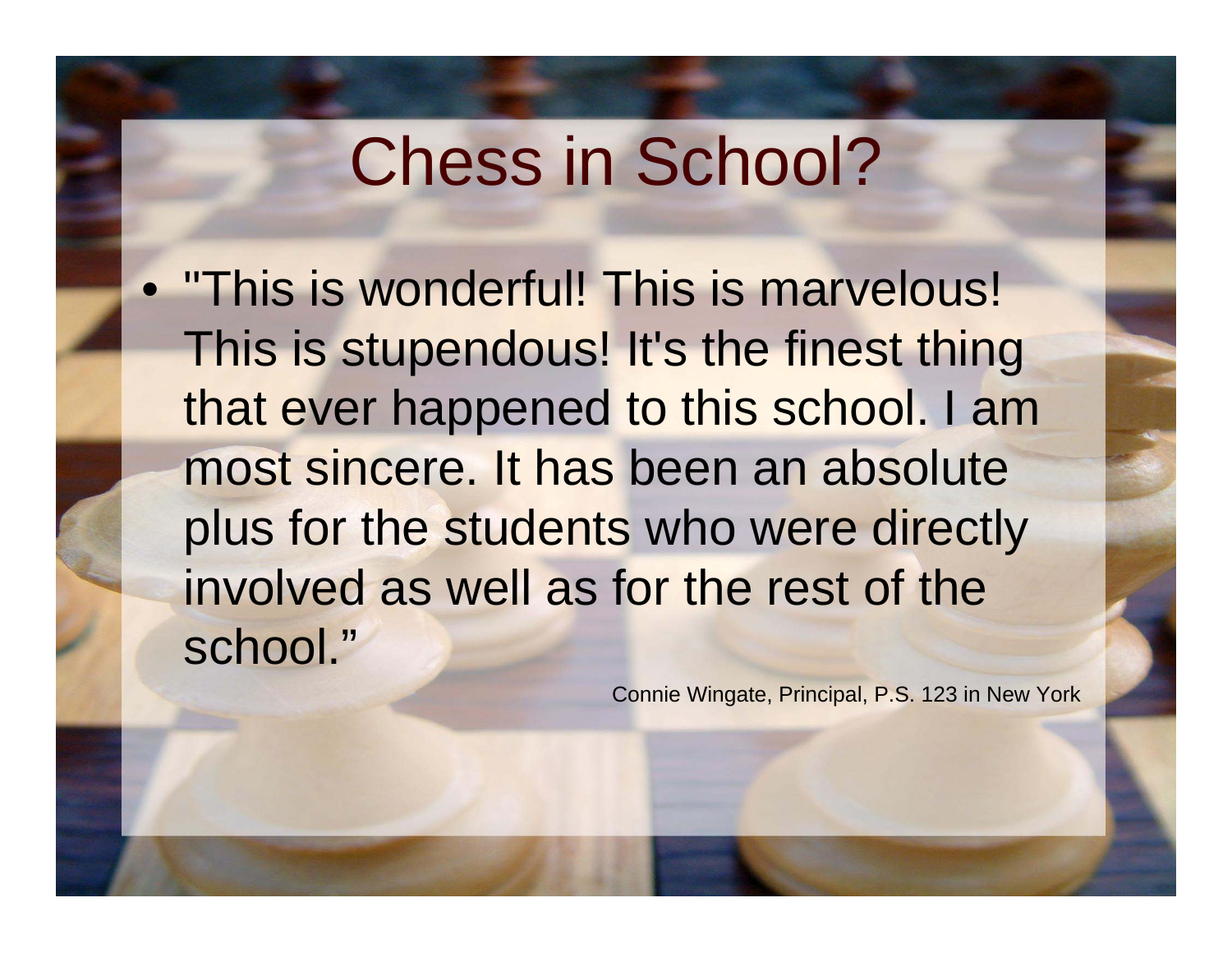• "I like the aspect of socialization. You get into friendly, competitive activity where no one gets hurt. Instead of two bodies slamming into each other like in football, you've got the meeting of two minds.- It's strategic, and you use logic to plan an attack scheme. Aside from being good for the cognitive development of these youngsters, chess develops their social skills, too. It makes them feel they belong. Whenever we get a child transferred from another school who may have maladaptive behavior, our principal (Dr. Wilton Anderson) suggests chess as a way of helping him find his niche.

Jerome Fishman, Guidance Counselor, C.J.H.S 231, Queens, NY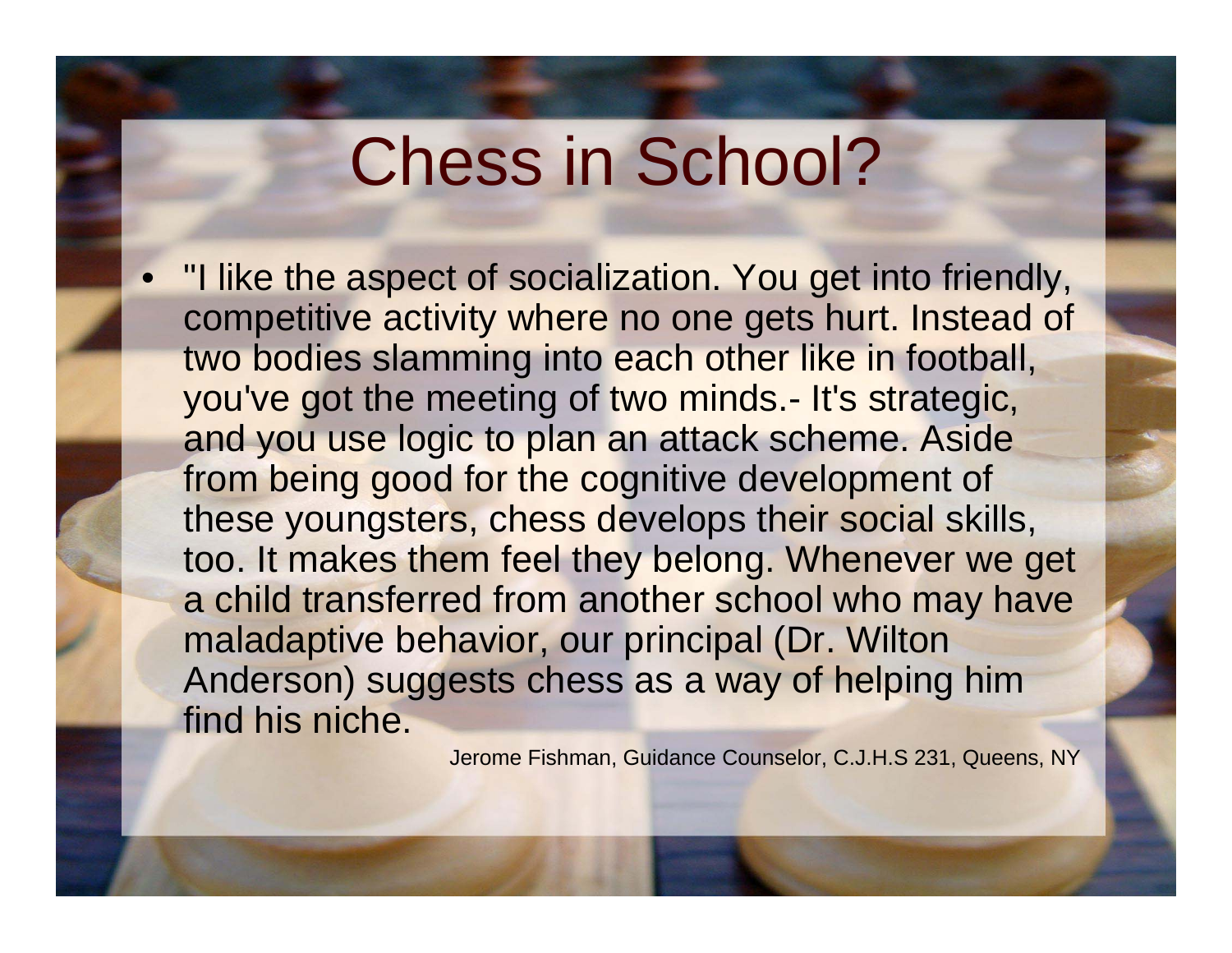• The mathematics curriculum in New Brunswick is using a text series called "Challenging Mathematics" which uses chess to teach logic from grades 2 to 7. Using this curriculum, the average problem-solving score of pupils in the province increased from 62% to 81%.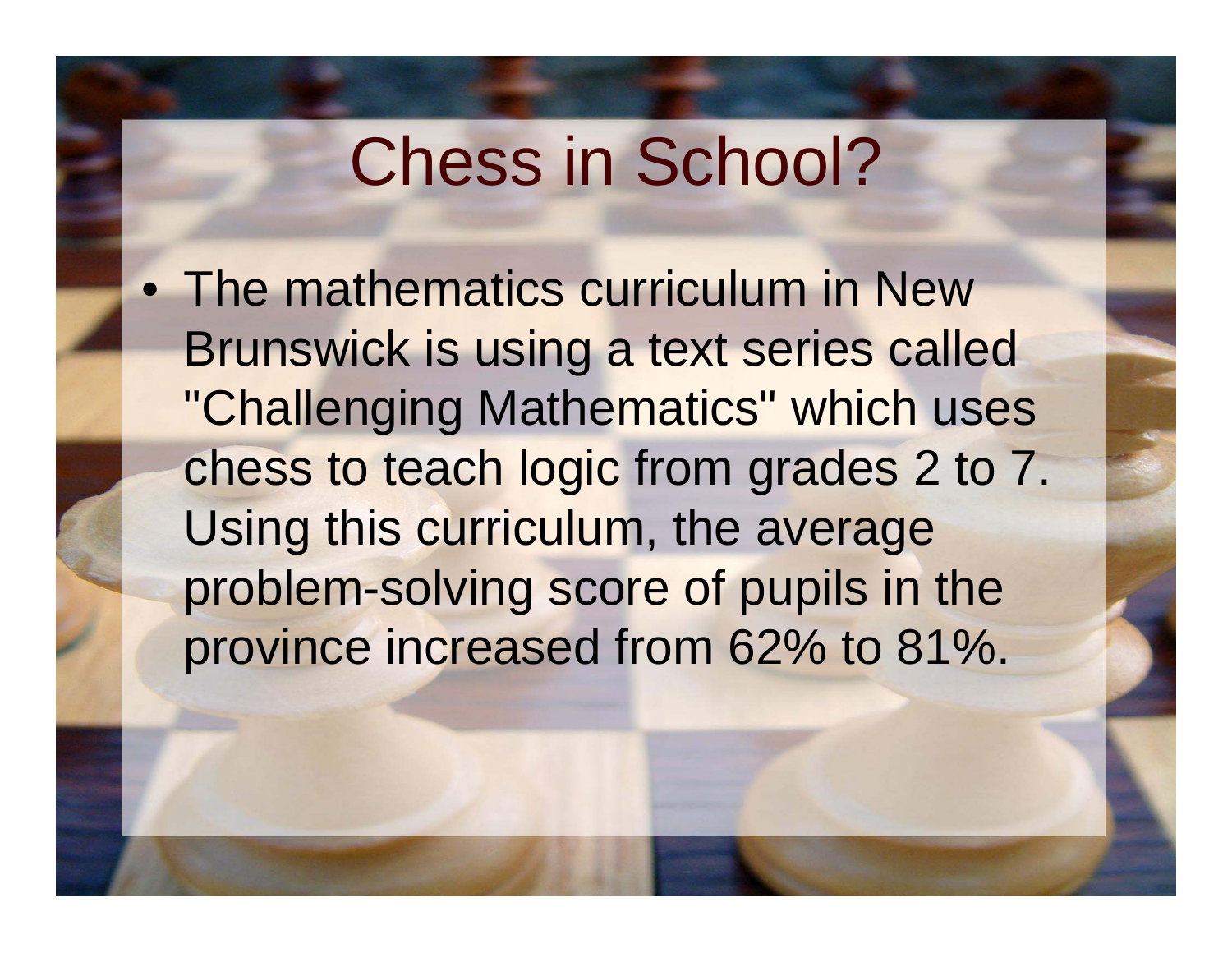- Chess is found as required curricula in nearly 30 countries.
- At last count, 25 Universities and Colleges in the US offer chess scholarships.
- Looking specifically at Quebec, 10 years ago their math scores were the lowest in the country, Chess became a school subject and now the children in Quebec have the highest average math scores in Canada.